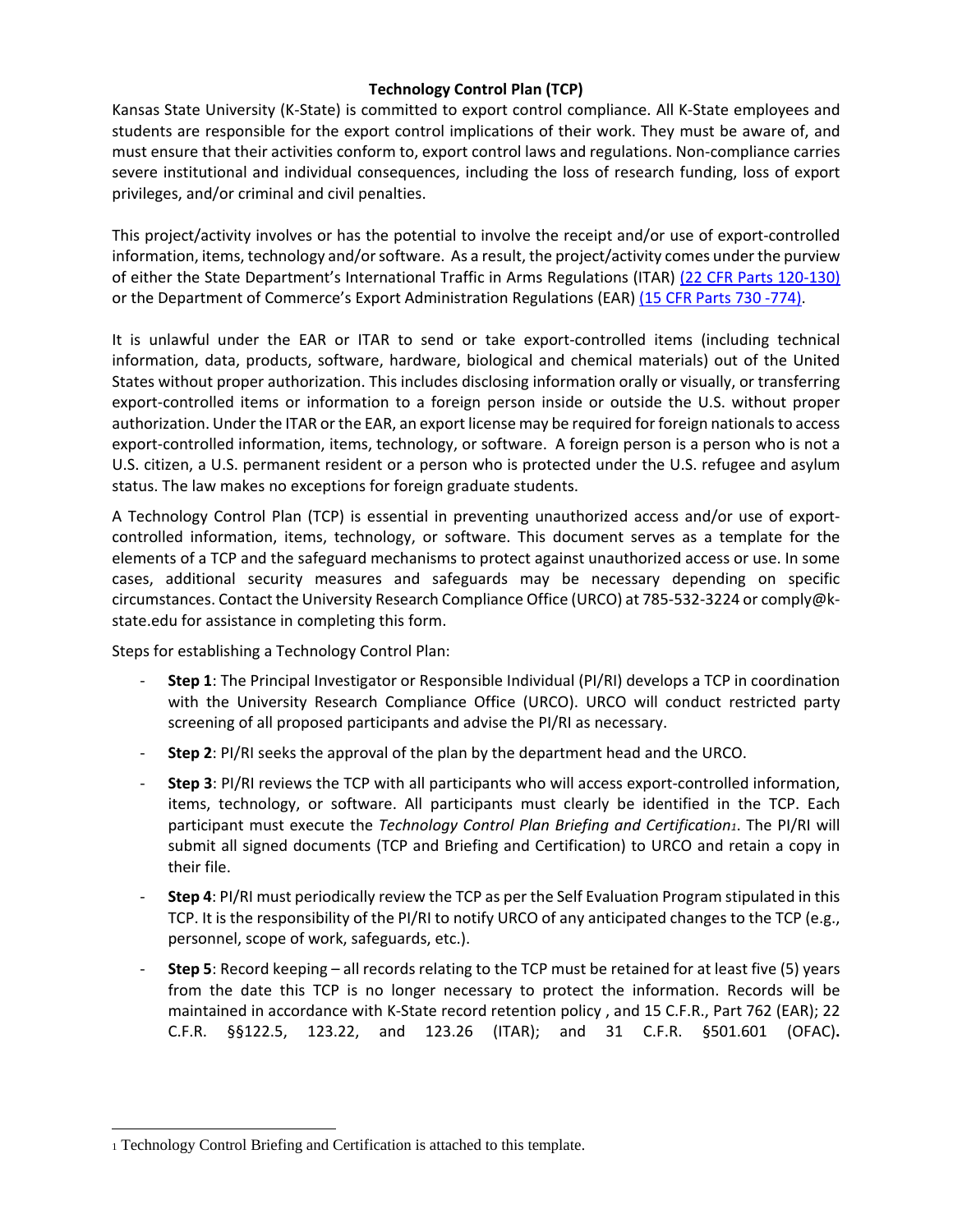# **Technology Control Plan (TCP)**

| Title of Sponsored Project/Activity:                                                             |
|--------------------------------------------------------------------------------------------------|
|                                                                                                  |
|                                                                                                  |
|                                                                                                  |
| Principal Investigator/Responsible Individual (PI/RI):                                           |
|                                                                                                  |
| E-mail:                                                                                          |
| 1. Describe project, activity or equipment subject to TCP:                                       |
| Identified Export Controls Classification Number (ECCN) or ITAR Category if known or applicable: |
|                                                                                                  |

Reason(s) for Control:

- 2. **Briefing Requirement:** The Principal Investigator/Responsible Individual is required to brief all participants on the requirements of this TCP.
- 3. **Authorized Personnel:** Clearly identify every person who may have authorized access to the controlled information, item, technology, or software by giving their full legal name and citizenship(s). Attach additional sheets if necessary.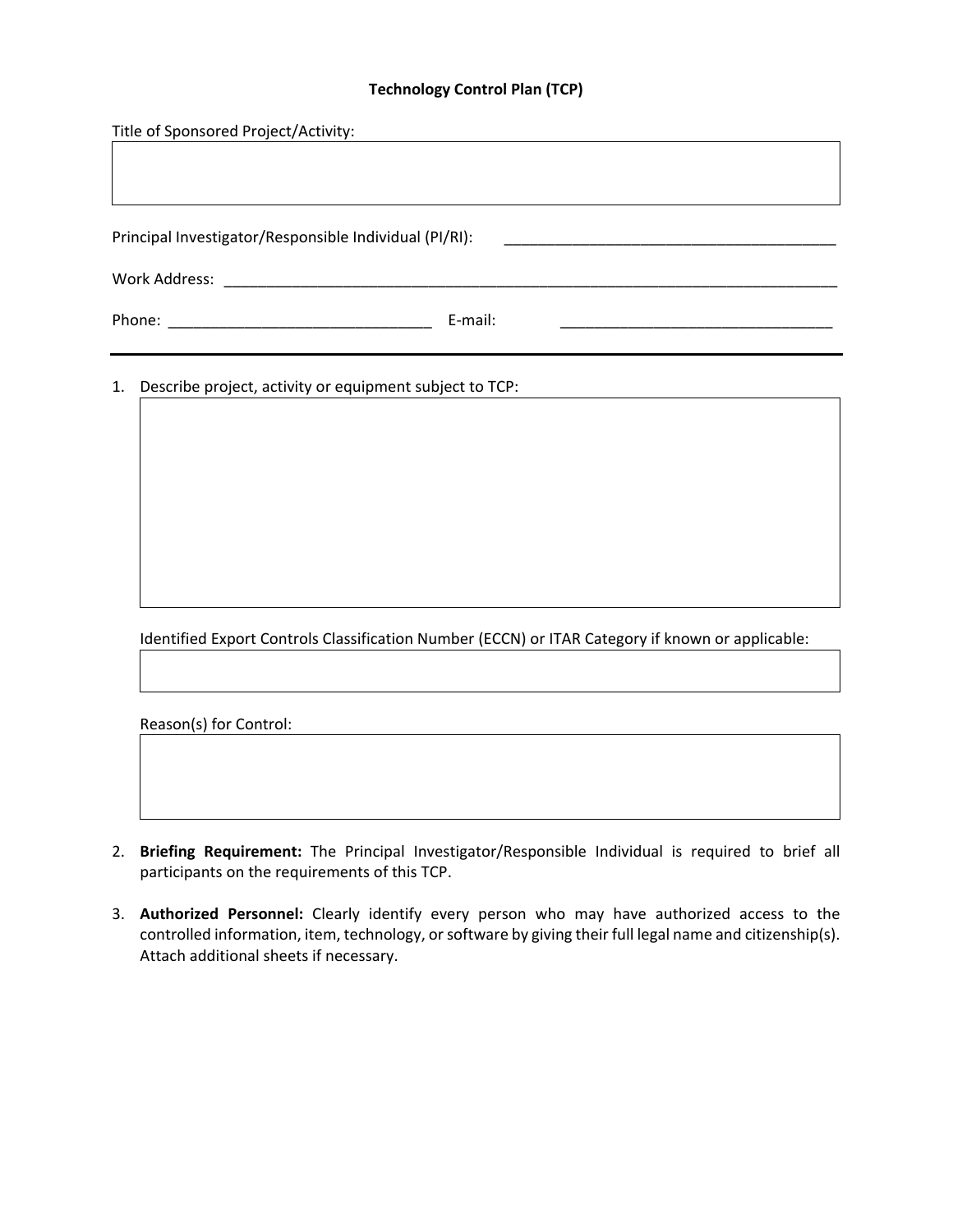| Full name | Citizenship(s) | Date of Export   |
|-----------|----------------|------------------|
|           |                | Control Training |
|           |                |                  |
|           |                |                  |
|           |                |                  |
|           |                |                  |
|           |                |                  |
|           |                |                  |
|           |                |                  |
|           |                |                  |
|           |                |                  |
|           |                |                  |
|           |                |                  |
|           |                |                  |
|           |                |                  |

- 4. Any change in personnel will require an amendment of this TCP as described in section 8. On departure of any of the Authorized Personnel listed above, the Responsible Individual must implement appropriate measures to secure the subject matter of the TCP, including promptly collecting all keys and updating access controls.
- 5. **Physical Security Plan:** *(Project data and/or materials must be physically shielded from observation by unauthorized individuals by operating in secured laboratory spaces, or during secure time blocks when observation by unauthorized persons is prevented. This would pertain to laboratory management of "work‐in‐progress")*
	- a. Location (describe the physical location of **each** sensitive technology /item to include building and room numbers. A schematic of the immediate location is highly recommended):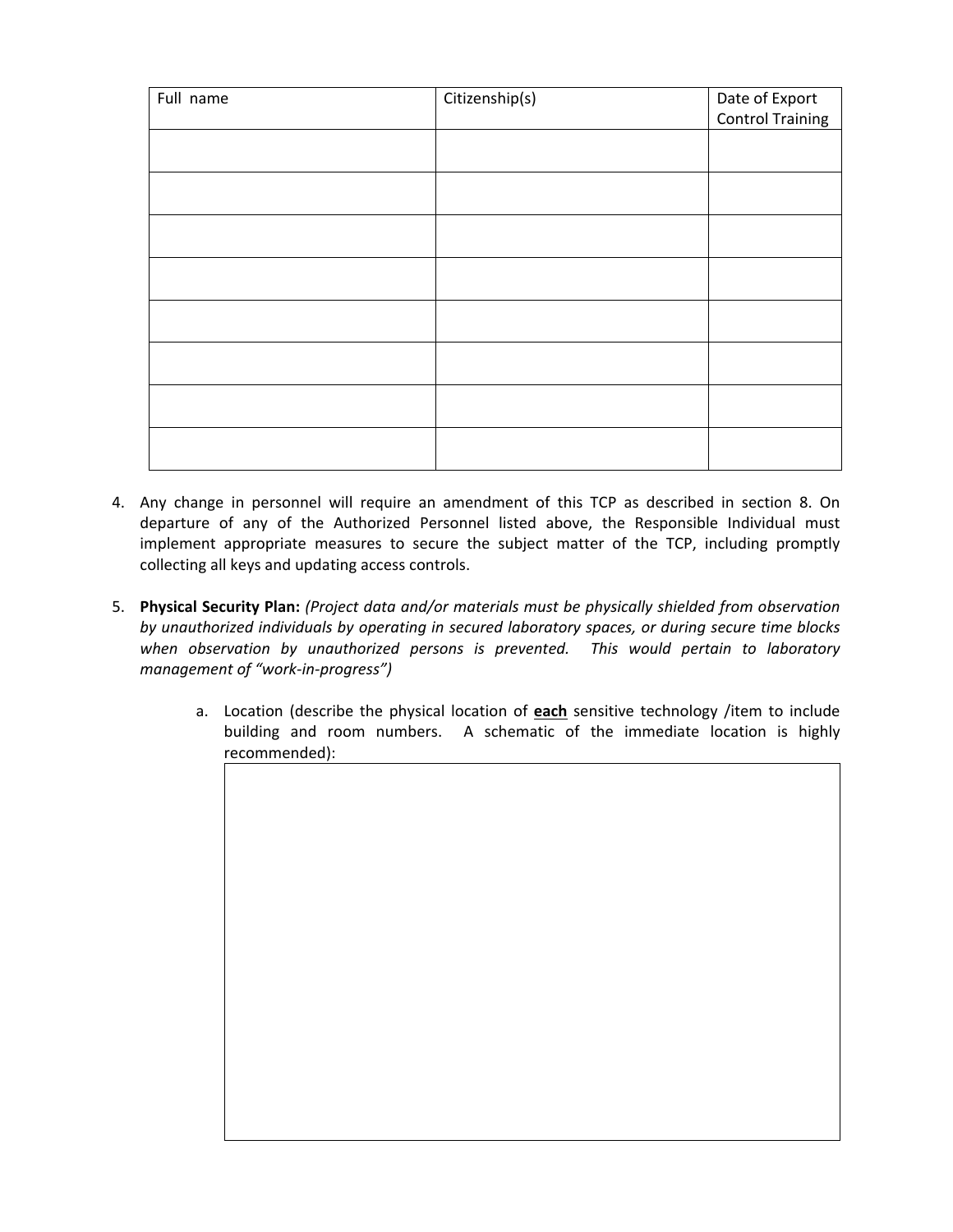b. Physical Security (provide a detailed description of your physical security plan designed to protect your item/technology form unauthorized access, i.e., secure doors, limited access, security badges, CCTV, etc.):

c. Item Marking (Export controlled information must be clearly identified and marked as such)

d. Item Storage: Explain how the item will be secured. Soft and hard copy data, notebooks, reports and research materials must be secured by, for example, storing in locked cabinets in rooms with key‐controlled access. Equipment or internal components and associated operating manuals and schematic diagrams containing "export‐controlled" technology must be physically secured from unauthorized access

6. **Information Security Plan:** *(Appropriate measures must be taken to secure controlled electronic information, including User ID's, password control, SSL, or other approved encryption technology.*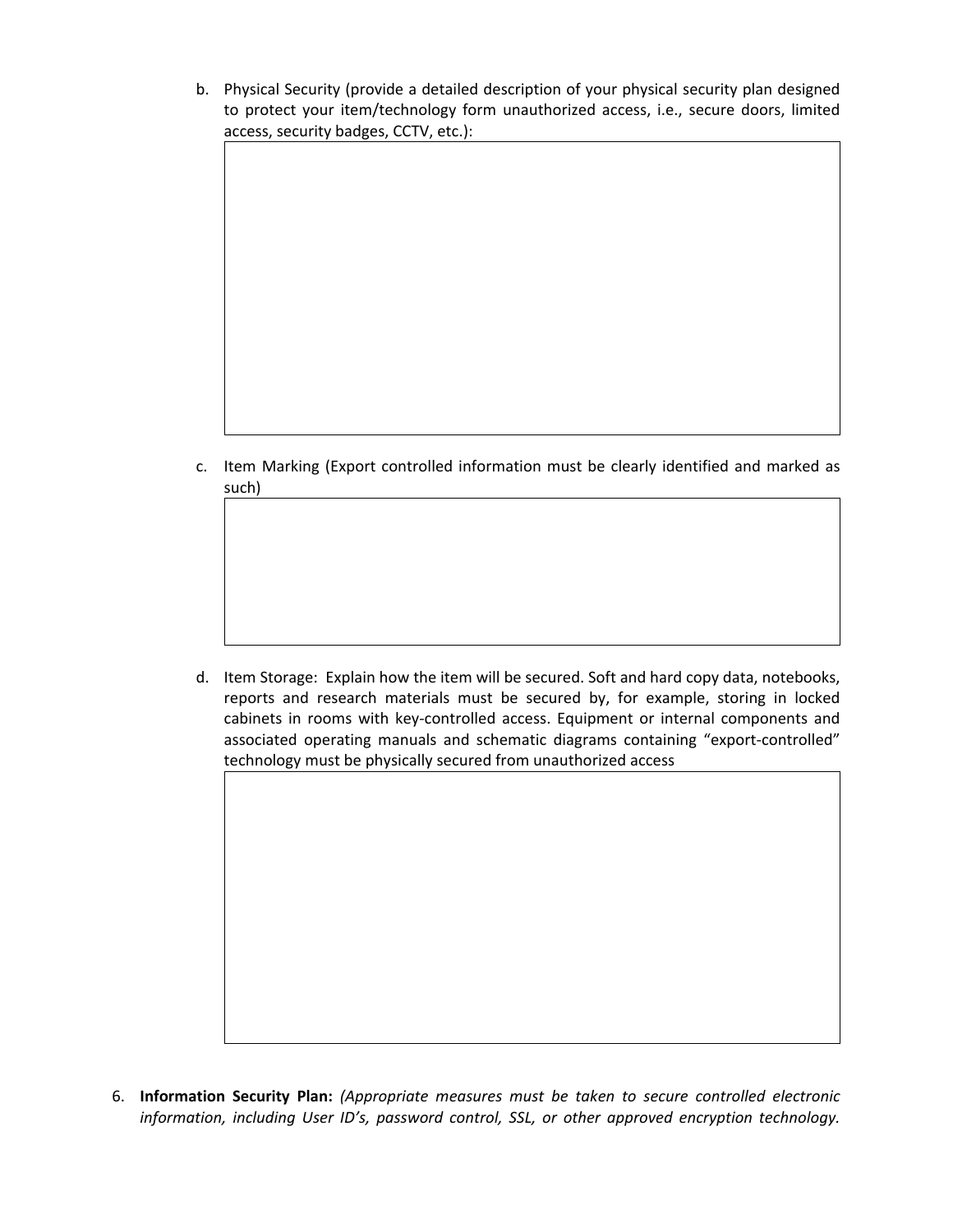*Database access must be managed via a Virtual Private Network (VPN) or stand‐alone computer as appropriate, allowing only authorized persons to access and transmit data over the internet, using 128‐bit Secure Sockets Layer (SSL) or other advanced, federally approved encryption technology*).

a. Structure of IT security: Describe the information technology setup/system at each technology/item location:

b. IT Security Plan: Describe in detail your security plan, i.e., password access, firewall protection plans, encryption, etc.

c. Verification of Technology/Item Authorization: Describe how you are going to manage security on export controlled materials in the case of terminated employees, individuals working on new projects, etc.: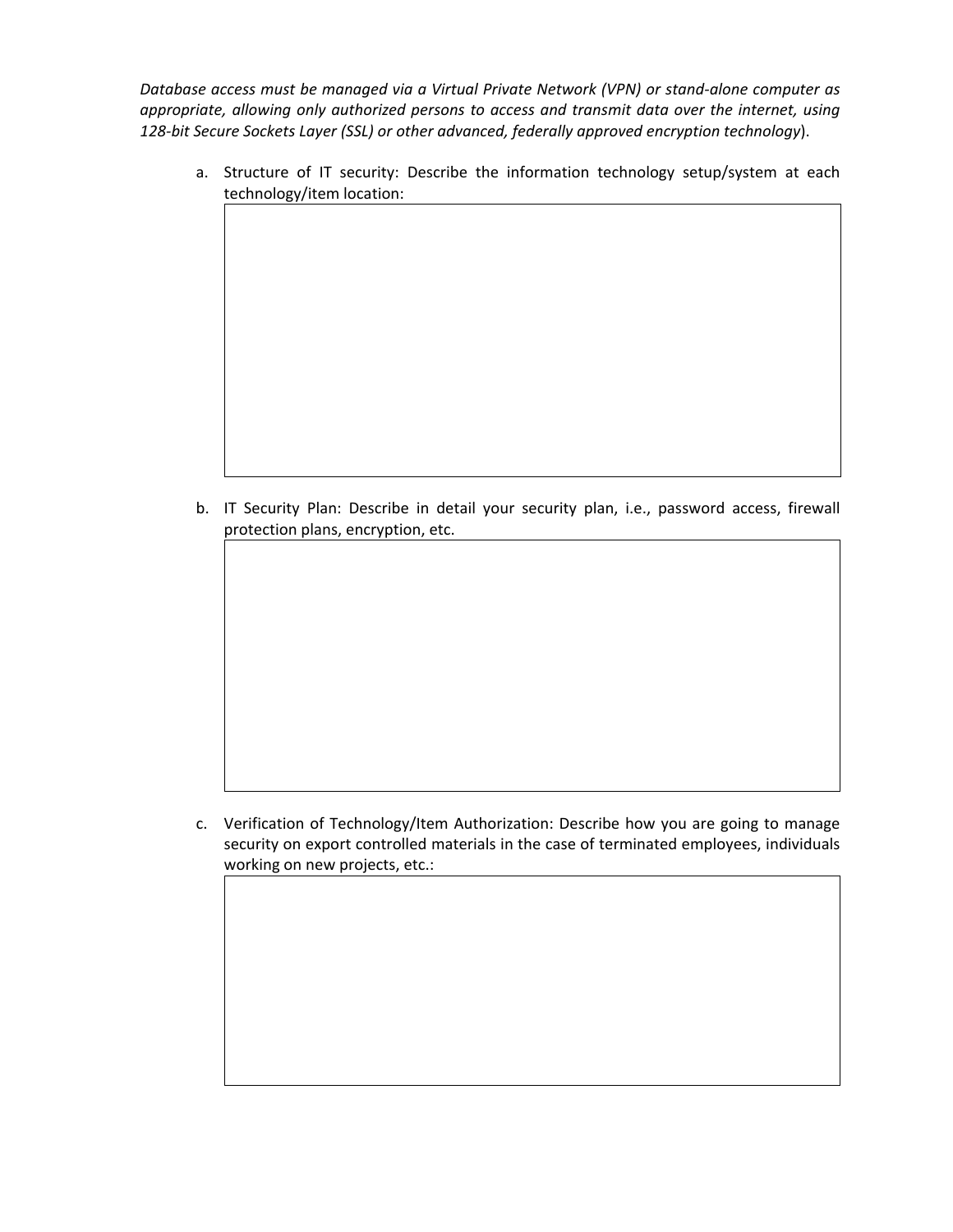d. Conversation Security: Discussions about the project or work product are limited to the identified contributing investigators and are held only in areas where unauthorized personnel are not present. Discussions with third party subcontractors are only to be conducted under signed agreements that fully respect the non‐U.S. citizen limitations for such disclosures. Describe your plan for protecting export controlled information in conversations:

7. Personnel Screening Procedures

All personnel who may have access to export-controlled items, information and/or technology must be listed on the TCP as Authorized Personnel and undergo Restricted Party Screening using export control screening software licensed by K‐State. Screening Results will be maintained as part of this TCP.

- 8. Amendment to the TCP: Any changes to the approved TCP, including personnel changes, must be made in writing and approved by the URCO.
- 9. Training/Awareness Program

All Authorized Personnel listed on a TCP must complete export control training, *Introduction to Export Compliance*, available on www.CITIProgram.org. Training is required every three years. In addition PI/RI must brief participating personnel as to the provisions of this TCP before they sign the Certification for Safeguarding Export Controlled Technology, Information or Items. If additional training is desired, please contact URCO at comply@k-state.edu

- 10. Self‐Evaluation Program
	- a. Self‐Evaluation Schedule: It is recommended that the TCP be reviewed/evaluated at least once every year. Describe how often you plan to review / evaluate your TCP :

b. Audit Checklist (provide a checklist for items reviewed during self‐evaluation audits):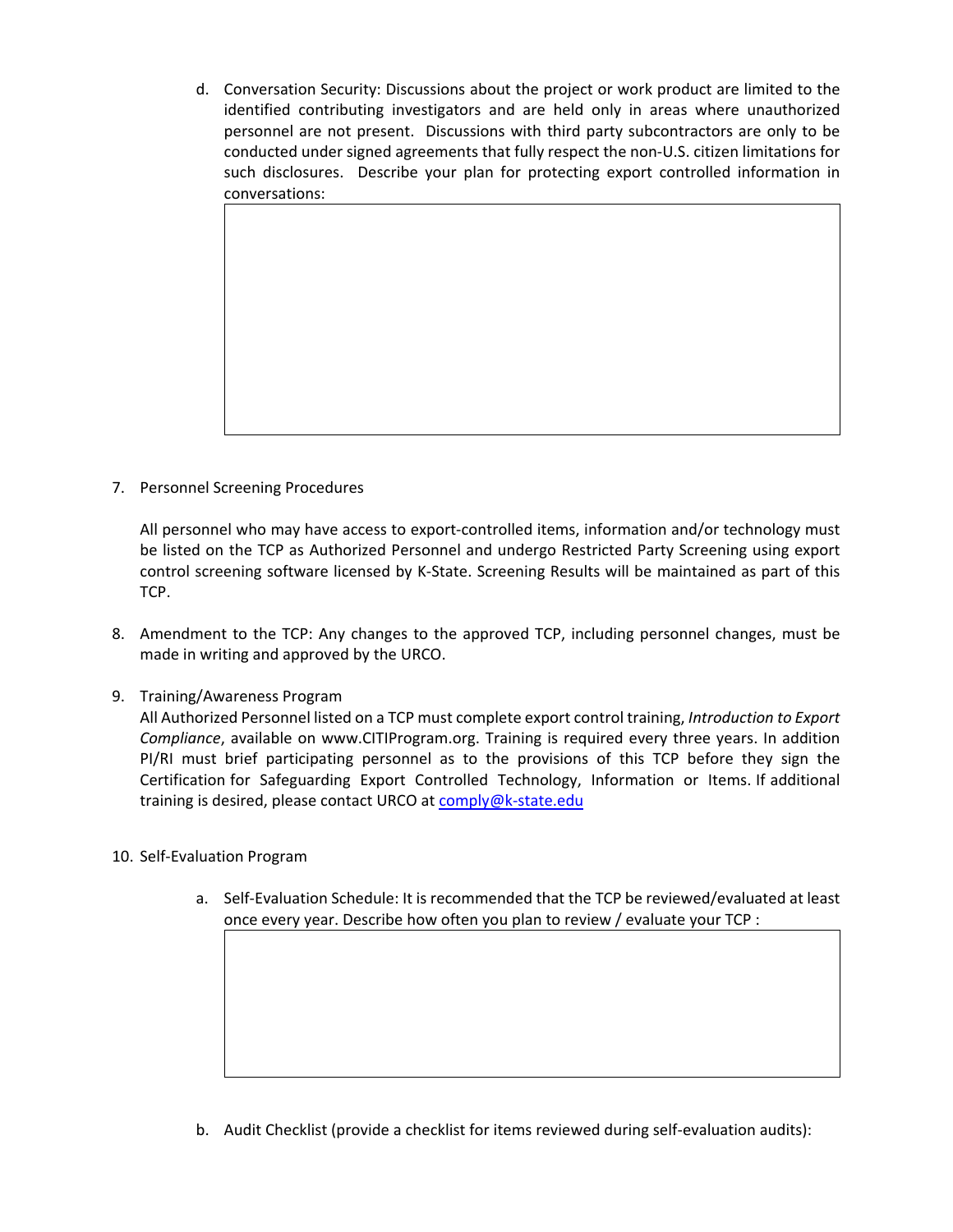c. Action Item and Corrective Procedures (describe your process to address findings in your self‐evaluation audits):

The PI/RI will submit a report on the findings of the self-evaluation to URCO via email on comply@k-stake.edu promptly.

11. Monitoring and evaluation by URCO

URCO will conduct periodic monitoring and evaluation of activities covered by this TCP and make a report. URCO will provide the PI/RI and the department/unit head with a copy of the monitoring and evaluation report, for information and action as appropriate.

12. Certification by Principal Investigator/Responsible Individual

By signing this TCP, I certify that I have read and understand all clauses found in this TCP. I certify that all information found in this TCP is accurate and complete to the best of my knowledge.

#### **Principal Investigator / Responsible Individual**

| Signature                                               | Date: | <b>Printed Name</b> |  |
|---------------------------------------------------------|-------|---------------------|--|
| <b>Department/Unit Head</b>                             |       |                     |  |
|                                                         |       |                     |  |
| Signature                                               | Date: | <b>Printed Name</b> |  |
| <b>University Research Compliance Office Approval</b>   |       |                     |  |
|                                                         |       |                     |  |
| Signature                                               | Date: | <b>Printed Name</b> |  |
| Title: Associate Vice President for Research Compliance |       |                     |  |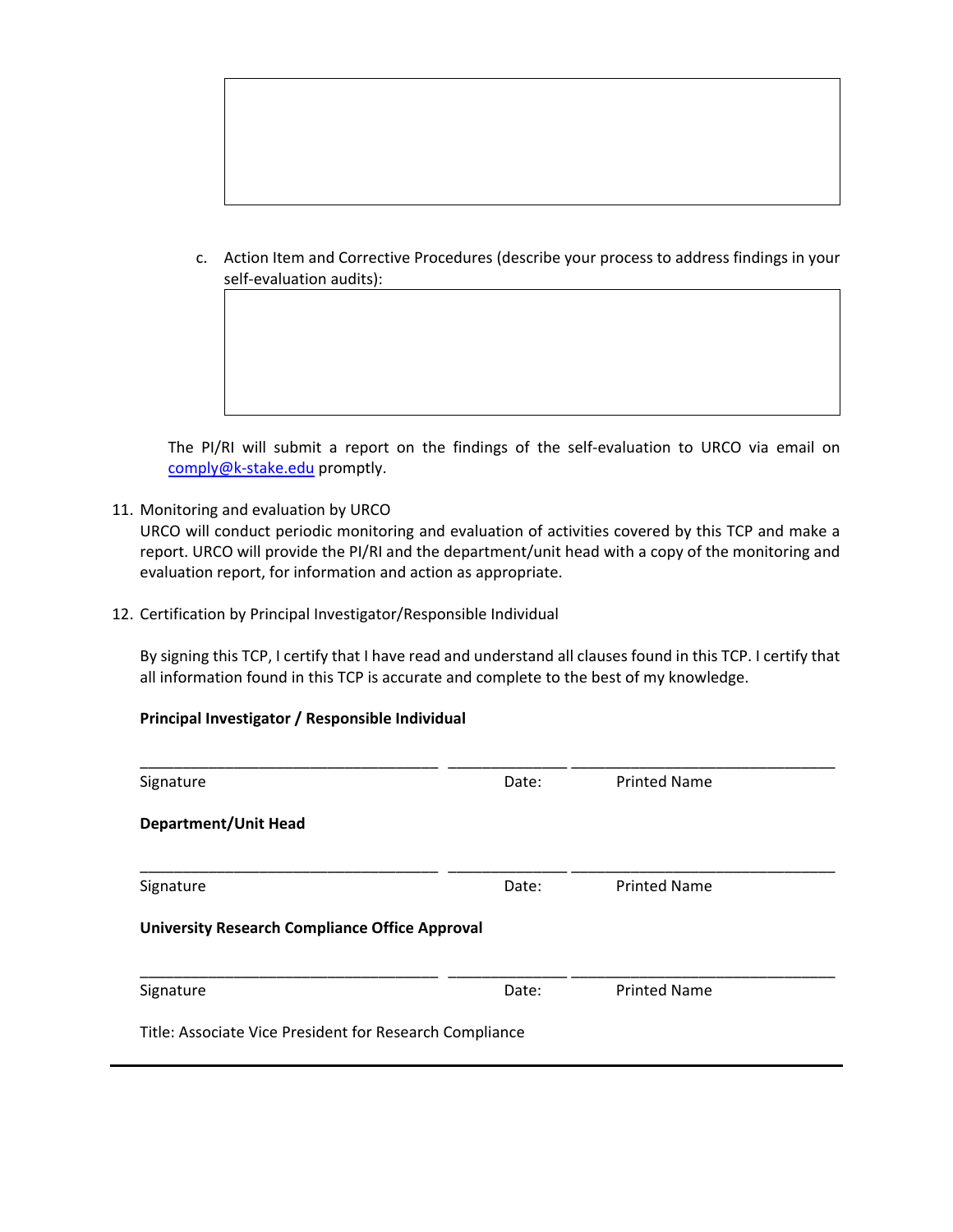## **Technology Control Plan Briefing and Certification Handling of Export‐Controlled Information, Items, Technology and Software**

#### BACKGROUND

The subject matter of the Technology Control Plan (TCP) identified below may involve the use of export‐ controlled information, technology, items or software. The International Traffic in Arms Regulations (ITAR), enforced by the Department of State, and the Export Administration Regulations (EAR), enforced by the Department of Commerce, prohibit sending or taking export-controlled information, items, technology or software out of the U.S. and disclosing or transferring export-controlled information to a Foreign Person inside or outside the U.S. Verbal and visual disclosures are equally prohibited.

A Foreign Person is defined as any person who is not a U.S. citizen or legal permanent resident of the U.S. There are no exceptions for foreign graduate students or visiting scholars.

Generally, export‐controlled means that the information, item, technology, and/or software related to the design, development, engineering, manufacture, production, assembly, testing, repair, maintenance, operation, modification, demilitarization, destruction, processing, or use items with a capacity for substantial military application utility requires an export license, or license exception, before it may be physically exported or discussed or disclosed to a Foreign Person. Export‐controlled information does not include basic marketing information about function or purpose, general system descriptions, or information concerning general scientific, mathematical, or engineering principles commonly taught in schools, colleges, and universities or information in the public domain. It does not matter whether the actual intended use of export‐controlled information is military or civil in nature.

### PARTICIPANTS RESPONSIBILITIES

Participants may be held personally liable for violations of the EAR and the ITAR, with significant financial and criminal penalties as a result. It is extremely important that participants exercise care and caution in using, disclosing or transferring export-controlled information, items, technology, or software with others inside and outside the U.S. Export controlled information, items, technology, and/or software cannot be transferred without prior authorization from the appropriate federal agency. For example, participants must know who among proposed research project personnel and collaborators is authorized under the TCP to have access to technology‐controlled information, items, technology, and/or software. Participants must secure access to export‐controlled information, items, technology, or software to prevent unauthorized access or use. They must clearly identify export-controlled information, items, technology, or software. Participants must securely store export‐controlled information in locked filing cabinets, locked drawers, or under password‐protected computer files. Participants shall avoid moving export-controlled information from one location to another, if at all possible.

#### CRIMINAL/CIVIL LIABILITY AND PENALTIES

The penalty for unlawful export and disclosure of export‐controlled information under the ITAR is up to two (2) years imprisonment and/or a fine of one hundred thousand dollars (\$100,000). The penalty for unlawful export and disclosure of information controlled under the EAR is the greater of either a fine of up to one million dollars (\$1,000,000) or five (5) times the value of the exports for a corporation and imprisonment of up to ten (10) years and/or a fine of up to two hundred fifty thousand dollars (\$250,000) for an individual. *It is very important to remember that individuals may be held personally liable for export control violations even when performing a project that is funded through the University.*